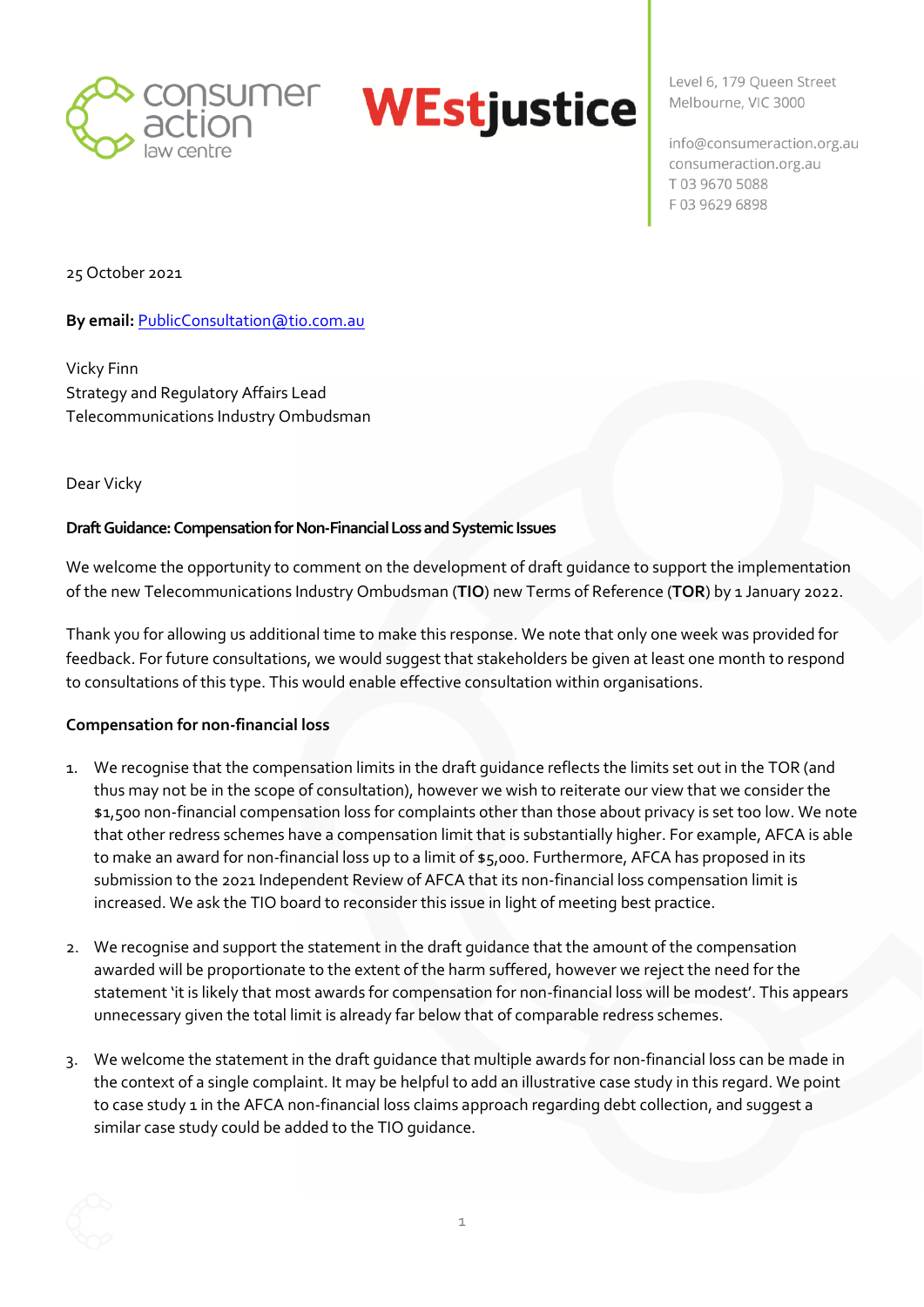- 4. We consider that it would be helpful for the guidance to state that 'unusual amount of physical inconvenience, time to resolve the complaint, or interference with expectation of enjoyment of peace of mind has occurred' includes 'humiliation and distress' as expressed in section 46 of the *Australian Consumer Law and Fair Trading Act 2012* (Vic). That provision provides a remedy of damages of up to \$10,000 for humiliation and distress due to course of prohibited debt collection conduct. To aid development of clear jurisprudence about non-financial loss in the context of debt collection, we consider there would be substantial benefit in incorporating this concept.
- 5. We consider that it would be helpful for the guidance to state whether complaints which raise discrimination fall within the 'any other complaint' category of non-financial loss. As the TIO knows, there have been practices of miss-selling by telcos in remote First Nations communities which may also raise discrimination concerns. We have also seen inappropriate requirements placed on customers with disabilities to resolve disputes or cancel contracts which may amount to indirect discrimination.
- 6. We think it would be more effective, where TIO is already investigating a matter, to be empowered to resolve all aspects of a complaint, including claims of discrimination, and be able to make awards of compensation for non-financial loss in this regard. We note that clause 2.9 of the TOR says that TIO will not handle complaints where it is more appropriately dealt with by another forum. While discrimination complaints generally are more appropriately dealt with by State or Federal Anti-Discrimination Commissions, in the context of an already existing TIO complaint, we think it is appropriate for the TIO to consider the whole complaint, including any claim of discrimination, rather than artificially separate aspects of a member's conduct out.
- 7. The draft guidance states that TIO expects complainants to be 'reasonably robust'. This can be compared with the AFCA approach which states that complaints should be 'moderately robust'. Unless there is a reason for this difference, we consider that there would be merit in aligning with AFCA, at least to allow a general community understanding of expectations to develop when they deal with EDR schemes.
- 8. The draft guidance states that the TIO may consider compensation in the form of an account credit to be appropriate. We do not consider it will always be appropriate, and we think consideration should be given to the consumer's preference for the form of compensation, i.e. whether it is a credit on the bill or whether the amount should be paid by the provider. We point to other rules for essential services which state that overcharging, for example, should be repaid in the form reasonably directed by the customer (see clause 31(2) of the Energy Retail Code, Vic).
- 9. The draft guidance states that the TIO will consider the impact of the conduct, including 'extenuating circumstances that you made the provider aware of'. We compare this with the AFCA approach which says that AFCA will consider 'all of the complainant's circumstances when assessing the impact of the financial firm's conduct'. This is not limited to circumstances that the complainant made the provider aware of and, for example, states that it recognises that the impact can be greater where the complainant is also in financial difficulty. We consider the AFCA approach to be more in line with a modern understanding of vulnerability, which recognises that there are an array of barriers to making a provider aware of personal circumstances. Telco providers operate as an essential service and should be prepared to provide services to all customers, including those experiencing vulnerability. Furthermore, limiting the circumstances to only those that the provider was aware of may have the unfortunate effect of providers reducing their questions to potential customers as part of their responsible sales procedures, so they are less likely to 'be made aware of' such 'extenuating circumstances'. In that context, we do not think that it is unreasonable that awards of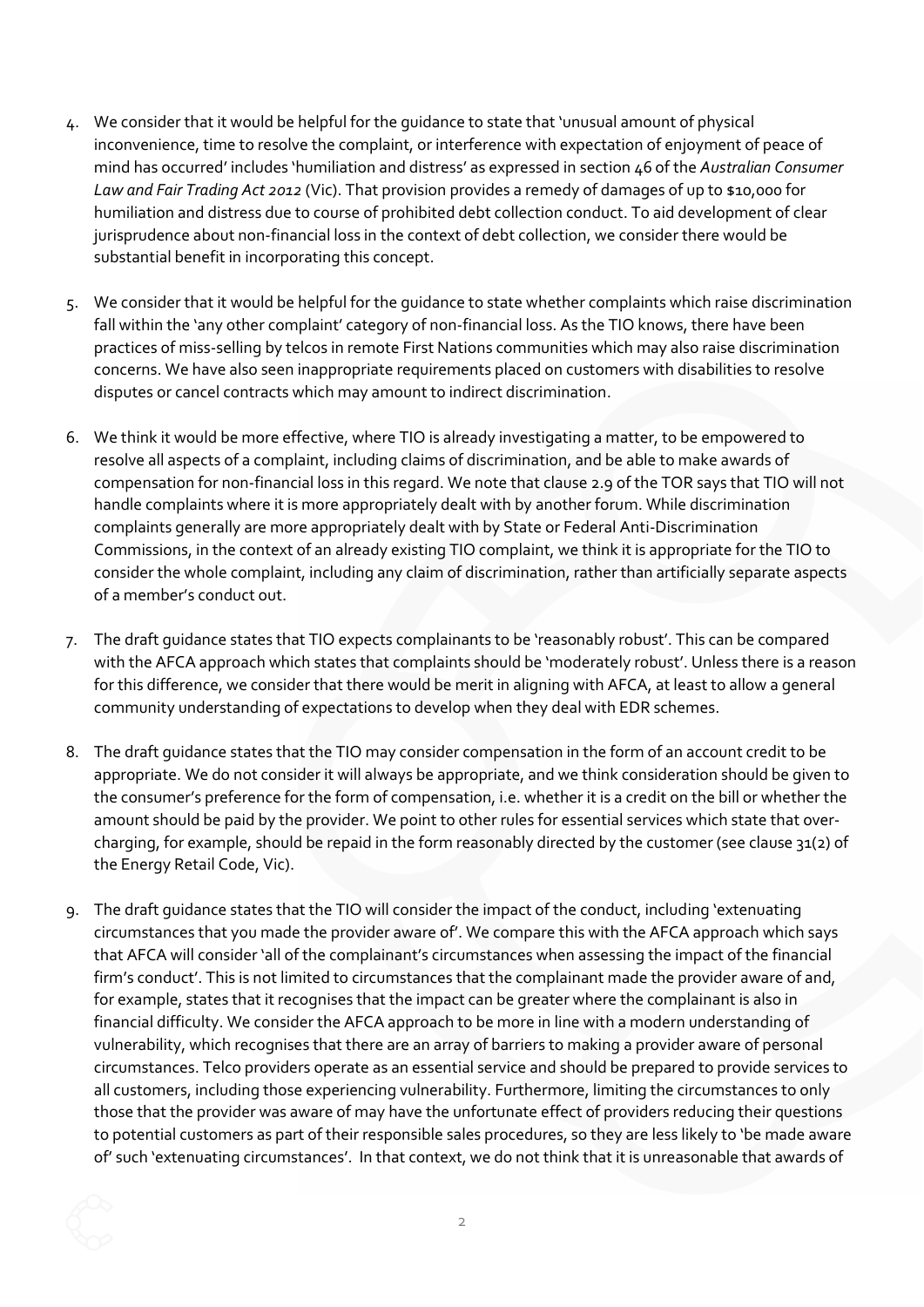non-financial loss be made considering the full impact on the customer, not just those impacts that the customer has made the provider aware of.

10. We also recommend the implementation of non-financial loss jurisdiction in full on the date of commencement of the TOR, including for unresolved complaints that have were initiated before this date, for consistency in complaint resolution.

## **Systemic issues**

- 11. We support the statement in the draft guidance that says:"We may identify a systemic issue from seeing an increase or change in complaint patterns, multiple complaints about the same issue, or disproportional impact on consumers experiencing vulnerability". We would encourage this to be amended to add complaints that have a "potential disproportionate impact on consumers experiencing vulnerability". This would encourage a preventative approach to the systemic issues function. In the TIO's recent systemic report, 'Helping telco consumers sign up to the right phone and internet products', the TIO noted that it received fewer than 100 complaints about a specific mis-selling problem, but the investigation found that it affected more than 10,000 consumers. The guidance should recognise that a small number of complaints can raise a systemic issue.
- 12. The draft guidance outlines public reporting of systemic issues and recommendations, which we consider to be vitally important. These reports have a broader impact on the marketplace, beyond a particular telco that has been investigated and, for that reason, should be publicised. We consider that the TIO should consider the use of reputational incentives, including through naming providers in its systemic issues reports or in a complaints 'datacube', similar to that published by AFCA. <sup>1</sup> We welcome this inclusion. In considering whether to publish a systemic issue recommendation, we consider that the Ombudsman should additionally consider:
	- whether the systemic issue had a disproportionate impact on a vulnerable class of consumers;
	- whether the telco breached the Complaints Handling Standard in its handling of the systemic issue; and
	- whether the systemic issue involved breaches of the Telecommunications Industry Code or other consumer protection law.
- 13. Similarly, the above factors should be considered in making a systemic issue referral to a regulator.
- 14. We welcome the statement in the draft guidance that where the TIO does not investigate a possible systemic issue, it may still refer it to a more appropriate team or body. We encourage TIO to report on this activity in its annual report, so there is awareness about the types of issues that are referred in this way.
- 15. We strongly urge the TIO to consider how customers (including a class of customers) are to be remediated in the event of a systemic issue being identified. The focus appears to be on working towards an agreed resolution and make recommendations for improvement, but it is not clear that this includes identifying all customers affected by a systemic issue and ensuring that they are provided with redress. A key role of a power to investigate and address systemic issues is to ensure affected customers are remediated, not just those who made a complaint. We note that including this in its guidance for systemic issues would bring the

<sup>1</sup> https://data.afca.org.au/